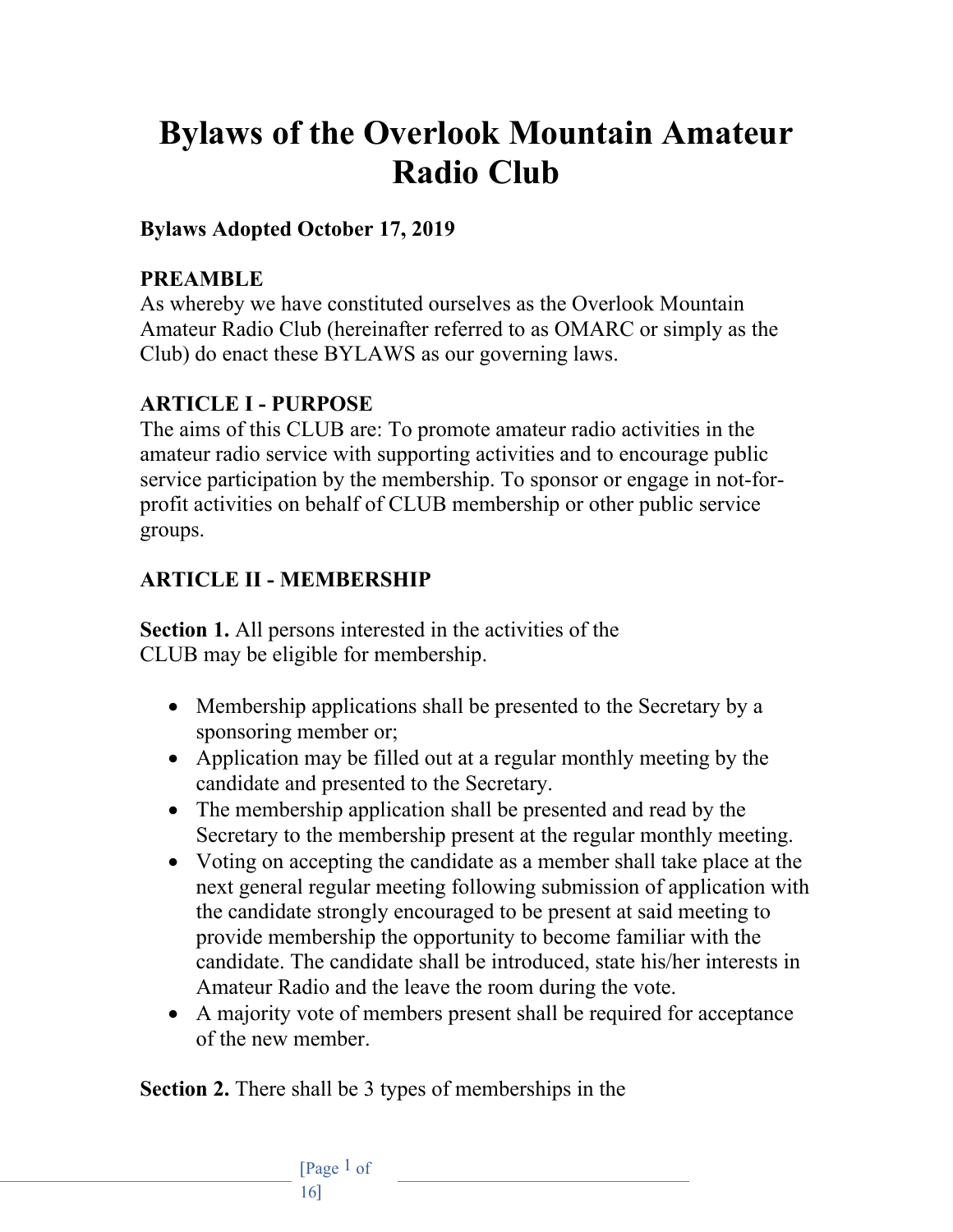#### CLUB: SENIOR, FULL and FAMILY.

- **FULL MEMBER:** Any individual interested in Amateur Radio is eligible to become a FULL member. A FULL member may hold office, vote on business brought before the CLUB and/or operate a control point as their license privileges permit. Dues: \$25.00 per year.
- **FAMILY MEMBERSHIP:** Any 2 or more individuals from the same household interested in Amateur Radio from the same immediate family (Father, Son, Daughter, Mother, or Spouse) may enroll in a FAMILY MEMBERSHIP. Dues: \$35.00 per year.
- **SENIOR MEMBER:** Any individual interested in Amateur Radio over age 65 is eligible to become a SENIOR member. A SENIOR member may hold office, vote on business brought before the CLUB and/or operate a control point as their license privileges permit. Dues: \$20.00 per year.

### **ARTICLE III - OFFICERS**

**Section 1.** The officers of the CLUB will be the: President, Vice-President, Recording Secretary, Treasurer, and 3 Directors.

The preceding officers shall constitute the Executive Committee of the CLUB.

A Executive Member shall serve on all committees except the Nominating Commitee.

**Section 2.** Vacancies occurring between elections shall be filled at a special meeting of the remaining CLUB officers. Such appointment(s) shall be confirmed by a majority vote of the then incumbent CLUB officers. In the absence of a candidate that is currently not on the Board of the Executive Committee of the CLUB, a member of the Executive Committee of the CLUB is allowed to complete the vacancy term until the next election occurs to fill the position.

**Section 3.** The CLUB officers shall be chosen from among voting membership. The candidate receiving the most votes for a given office is considered to be elected to that office.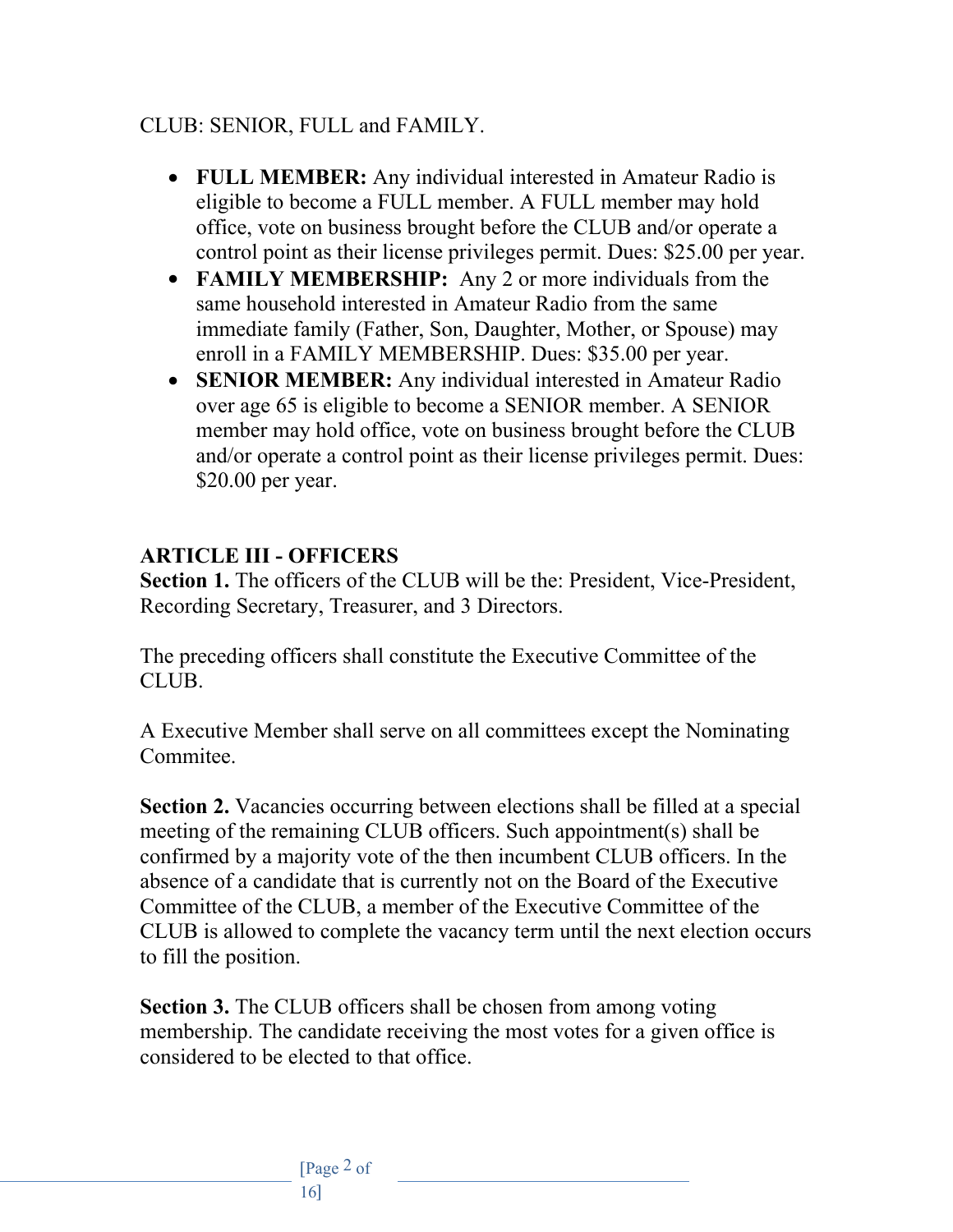**Section 4.** An officer not performing the duties of his/her office in accordance with the wishes of the membership may be removed from office. Proposals for removing an officer shall be submitted in writing at a regular business meeting and voted on at the next following regular business meeting provided all members have been sent Official Email notice and members not on Email list have been sent notice by U.S. Postal Service mail of the intent and reason for the removal. Officers may be removed by a two-thirds (2/3) affirmative vote of the voting membership present at a regularly scheduled meeting of the CLUB provided Official Prior Notice of this meeting has been given.

**Section 5.** Officers, except for Directors will be elected for a one year term or until their successors are elected. Directors will be elected for a term of three (3) years or until their successors are elected. Directorships will be designated to end in staggered years so that one Directorship shall end each year.

**Section 6.** No one person may concurrently hold more than one position on the Executive Committee of the CLUB except as allowable in Article III, Section 2.

**Section 7**.The term of the office of the elected officers shall begin on the first day of the calendar month following the election and end on the last day of the calendar month of the next election for said officers.

### **ARTICLE IV - DUTIES OF OFFICERS**

**Section 1.** The President shall preside at all meetings of the CLUB. She/He shall appoint, as needed, all necessary committees, decide all questions on order and sign all official documents adopted by the CLUB. She/He shall vote on matters brought before the CLUB only in cases of a tie-vote. She/He shall have general supervision over the officers and the business of the CLUB and perform all customary duties pertaining to the office of President. She/He shall also serve as an

Officer on the Board. The President shall be an ex-officio member of all club committees. The President shall also appoint to positions as necessary non-board positions such as committee chairpersons, Education officer(s) and assistant(s), Repeater Trustee(s), Public Information Officer(s), Safety Officer(s), and any necessary Club Liaison(s).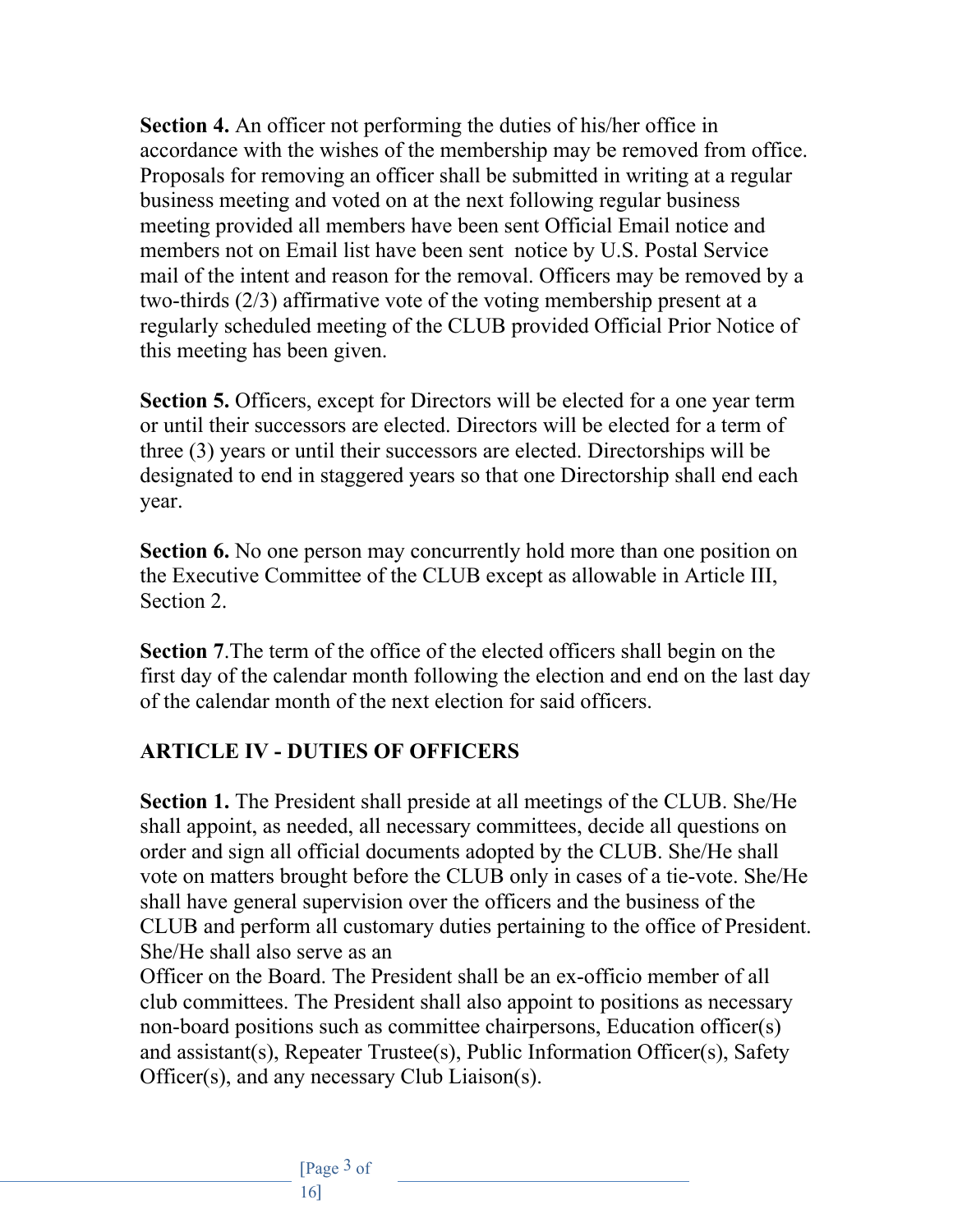**Section 2.** The Vice-President shall perform all of the duties of the President in her/his absence and assist the President in the discharge of her/his office. She/He shall also serve as Activities Director overseeing and/or coordinating all public service activities and general CLUB activities which are not a part of other designated committees. The Vice President shall also monitor and maintain the inventory of Club properties and equipment.

**Section 3.** The Recording Secretary shall keep a record of the proceedings of all meetings in a book kept for that purpose, read the minutes of the last meeting, keep the CORPORATION's CONSTITUTION and CLUB's BYLAWS and have the same present at all meetings to allow consultation by members upon request. The

Recording Secretary, with the assistance of the membership, shall also record, file, and keep a historical record of the newspaper and magazine articles pertaining to the CLUB and its activities. She/He shall also serve as an officer on the Board.

**Section 4.** The Treasurer shall receive and receipt for all monies paid to the CLUB and keep an accurate account of monies received and expended in a book kept for that purpose. At each regular meeting of the CLUB, she/he shall submit an itemized statement of disbursements and receipts to the membership. At the CLUB's last regular meeting of the fiscal year, he/she shall present a balanced budget for the upcoming fiscal year, for the CLUB to approve.

The Treasurer additionally shall keep a roll of members, submit membership applications and carry on all external correspondence relating to club business.

She/He shall, when directed by the President, mail notice of each regular or special meeting to every CLUB member.

The Treasurer, and the CLUB President shall be the only persons authorized to deposit and withdraw funds from the CLUB checking and/or saving account(s). The Treasurer shall also serve as an officer of the Board.

**Section 5.** The Directors-at-Large shall be liaisons for the membership, bringing issues and concerns of the general membership to the Board of Directors. Activities of the Directors-at-Large may be directed by the President to organize and/or coordinate special projects as needed. Examples of such projects are, but not limited to, fund-raising activities, public relations activities, etc.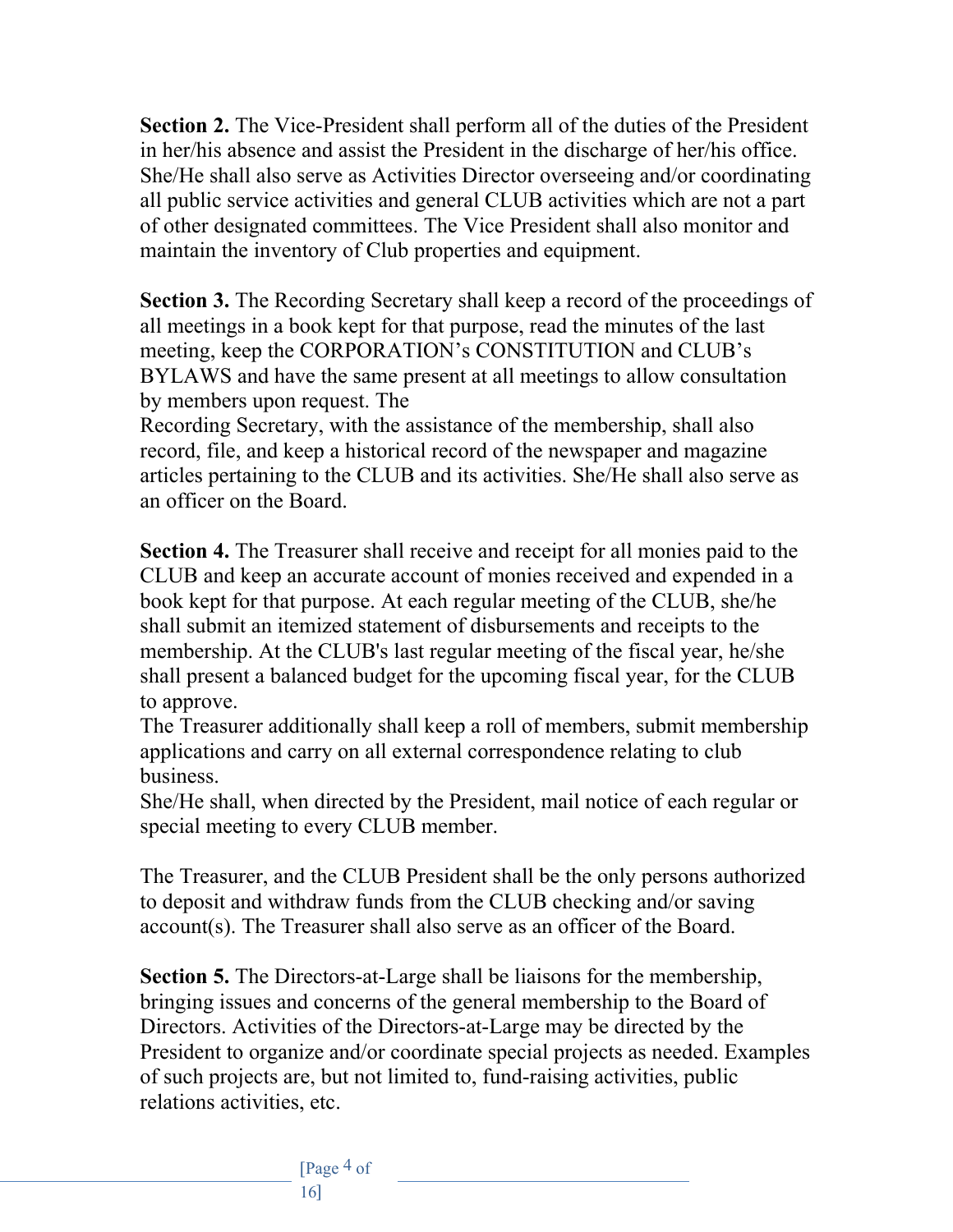**Section 6.** The Board of Directors shall meet at least once between the regularly-scheduled membership meetings. Its authority shall be to make recommendations on matters it feels should be brought before the regular membership and to make decisions on any matters delegated to it by the membership. Meetings of the Board of Directors shall be open to any member in good standing.

**Section 7.** Meetings of the Board of Directors may enter Executive Session. The Board of Directors may invite other parties as deemed advisable and needed to attend the Executive Session. No CLUB business may be concluded while in Executive Session.

**Section 8.** Each officer shall be responsible for CLUB owned materials while in their positions. Each officer, at the expiration of her/his term, shall turn over everything in her/his possession belonging to the CLUB to his successor. In the same vein, she/he shall help and advise the new officers on past/present matters and activities to see that the transition of officers goes as smoothly as possible.

## **ARTICLE V - MEETINGS**

**Section 1**. Regular general membership meetings will be scheduled as decided by the CLUB officers and voting membership (number-per-year, day-of-week, time-of day and location).

**Section 2.** Special voting membership meetings may be called, as necessary, by a majority vote of the CLUB officers. Such meetings shall be called by Official Prior Notice to the general membership. Such notice shall clearly indicate the purpose of the special voting membership meeting.

**Section 3.** Special voting membership or general membership meetings may be called, as necessary, by a demonstrable minimum of 25% of the voting membership. Requests for such meetings must be petitioned in writing and delivered to any of the CLUB officers. Such meetings shall be called via Official Prior Notice.

**Section 4.** No business of any kind can be concluded at any meeting unless there is a quorum present at that meeting. In the absence of a quorum, business will be conducted by the Board of Directors.

> [Page 5 of 16]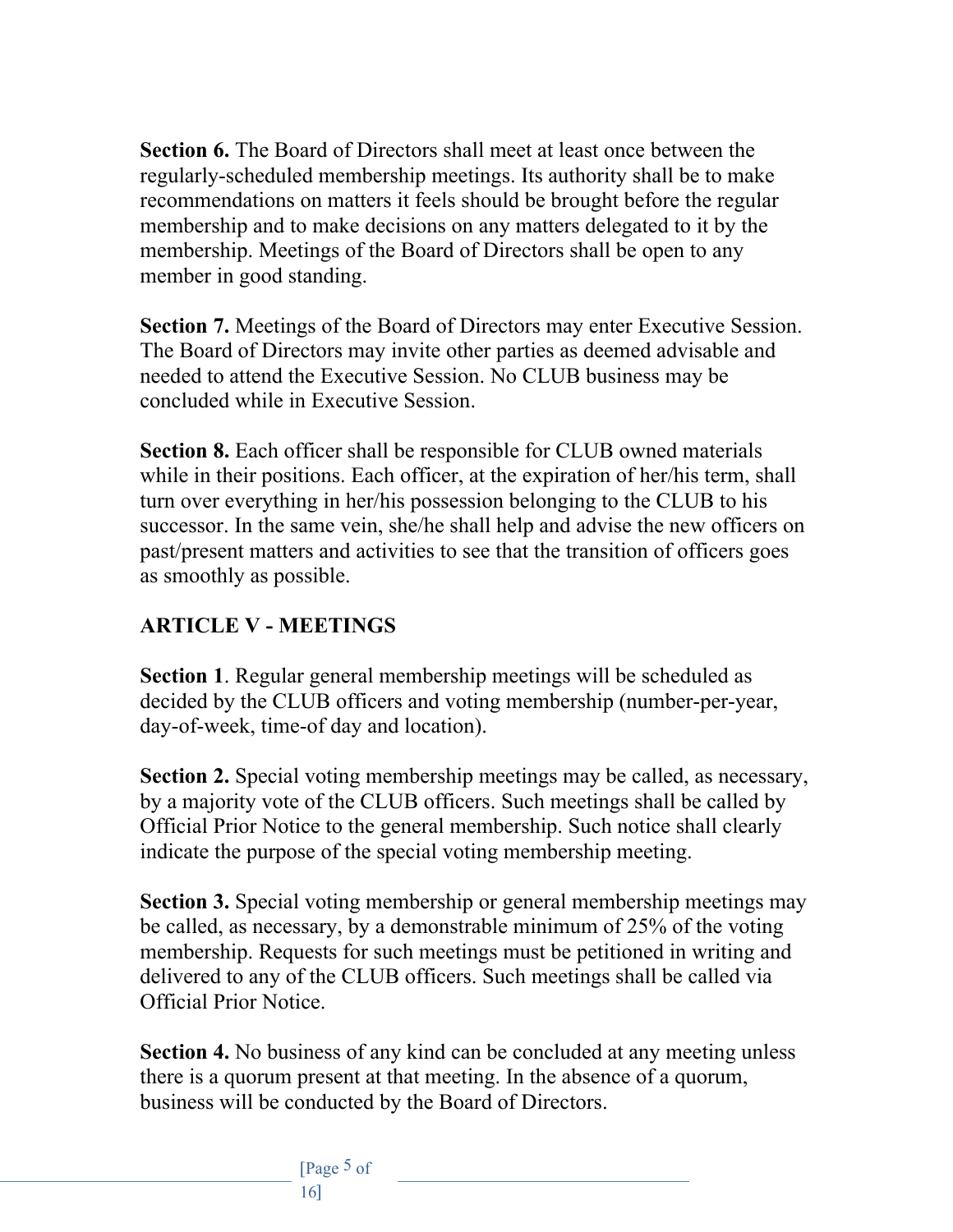## **ARTICLE VI - DUES**

**Section 1.** The voting membership, by a 25% vote of those present at a regular meeting, may propose a levy upon the general membership such assessments and payment thereof as shall be deemed necessary for the business of the CLUB within its object as set forth in ARTICLE I.

The dues as set forth at the time of ratification of these Bylaws is set at \$25.00 per year for regular FULL MEMBER, \$35.00 per year for FAMILY MEMBERSHIP (all family members inclusive) and \$20.00 per year for a SENIOR MEMBER.

**Section 2.** Such an assessment meeting must be made known to the general membership via Official Omarc Email Notice. Additionally, for such an assessment meeting, a notification via the US Postal Service must be made to the members not on Email list in accordance to the same time periods in effect as in Official Prior Notice.

**Section 3.** A dues change cannot be instituted until the beginning of the next fiscal year.

**Section 4.** The CLUB may vote to authorize discount payment of dues in various incentive forms as means to promote membership recruitment, loyalty, and longevity (ie; member facing hardship, hospitalization or military service, recruitment of new members who are under 18 or unemployed etc.) Any voting member who is aware of special need or hardship shall make motion to the floor to discount that year's dues.

**Section 5.** The dues for the various membership types shall be payable no later than the close of the regular January Business Meeting unless prior arrangement has been made with Treasurer

**Section 6**. Non-payment of assessments or dues shall be cause for the expulsion from the CLUB. (See ARTICLE X).

# **ARTICLE VII - POWERS**

The CLUB, for the non-profitable purposes set forth in ARTICLE I, shall have the power to purchase, lease, hold, sell, develop, mortgage, convey or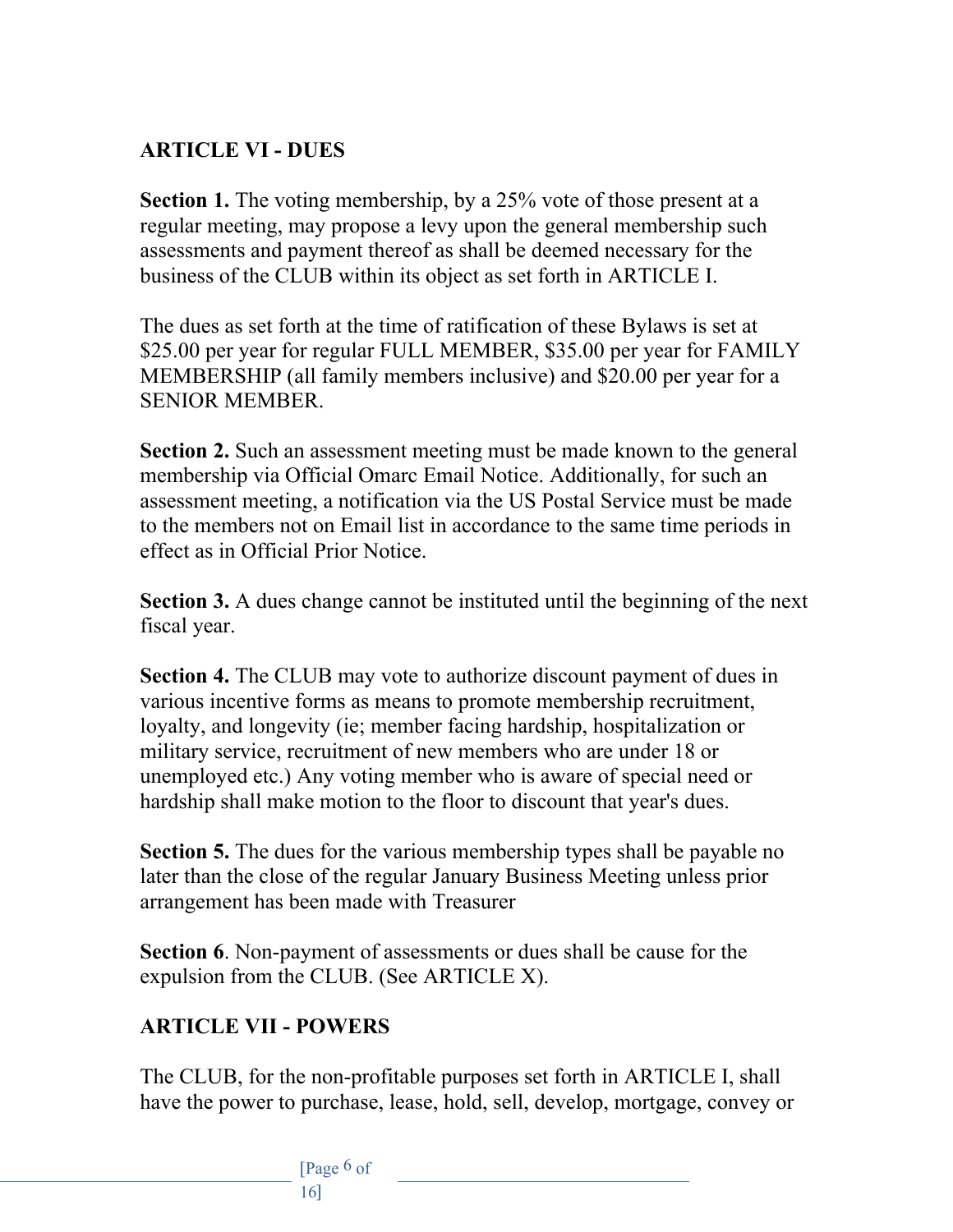otherwise acquire or dispose of real and personal property, to do and perform all lawful acts necessary and proper in the judgment of the officers and members and to promote the non-profitable objectives of the CLUB subject in all particulars to the limitations relative to not-for-profit organizations contained in the general laws of the State of New York.

## **ARTICLE VIII - MEMBERSHIP ASSISTANCE**

**Section 1.** The CLUB, when necessary, shall enact appropriate rules for the prevention of interference and set a precedent for operation to be followed by all users of CLUB equipment and repeater(s). The CLUB shall cooperate with any members or other people when called upon to handle any case of interference linked to an amateur operating via the CLUB repeater(s) or other CLUB amateur equipment. ( FCC definition: Interference occurs when unwanted radio frequency signals disrupt the use of television, radio or cordless telephone. Interference may prevent reception altogether, may cause only a temporary loss of a signal, or may affect the quality of the sound or picture produced by equipment.)

**Section 2.** All reports of interference shall be relayed to the appropriate officer(s)/ board member and/or the designated chairman of the club repeater committee.

# **ARTICLE IX - MEMBERSHIP PRIVILEGES**

Except where expressly prohibited in ARTICLE II, all members may attend and participate in CLUB meetings and other events, may serve on committees, will receive notice of CLUB activities and may operate equipment belonging to the CLUB (all within the limit of their amateur license).

#### **ARTICLE X - MEMBERSHIP ACCEPTANCE / SUSPENSION / EXPULSION**

**Section 1.** Persons interested in membership must submit their completed and signed applications to the CLUB Secretary either by mail or at a regular general membership meeting. The Secretary shall log record of date of receipt of application and present the application to the membership at the meeting received or the next meeting following receipt.

> [Page 7 of 16]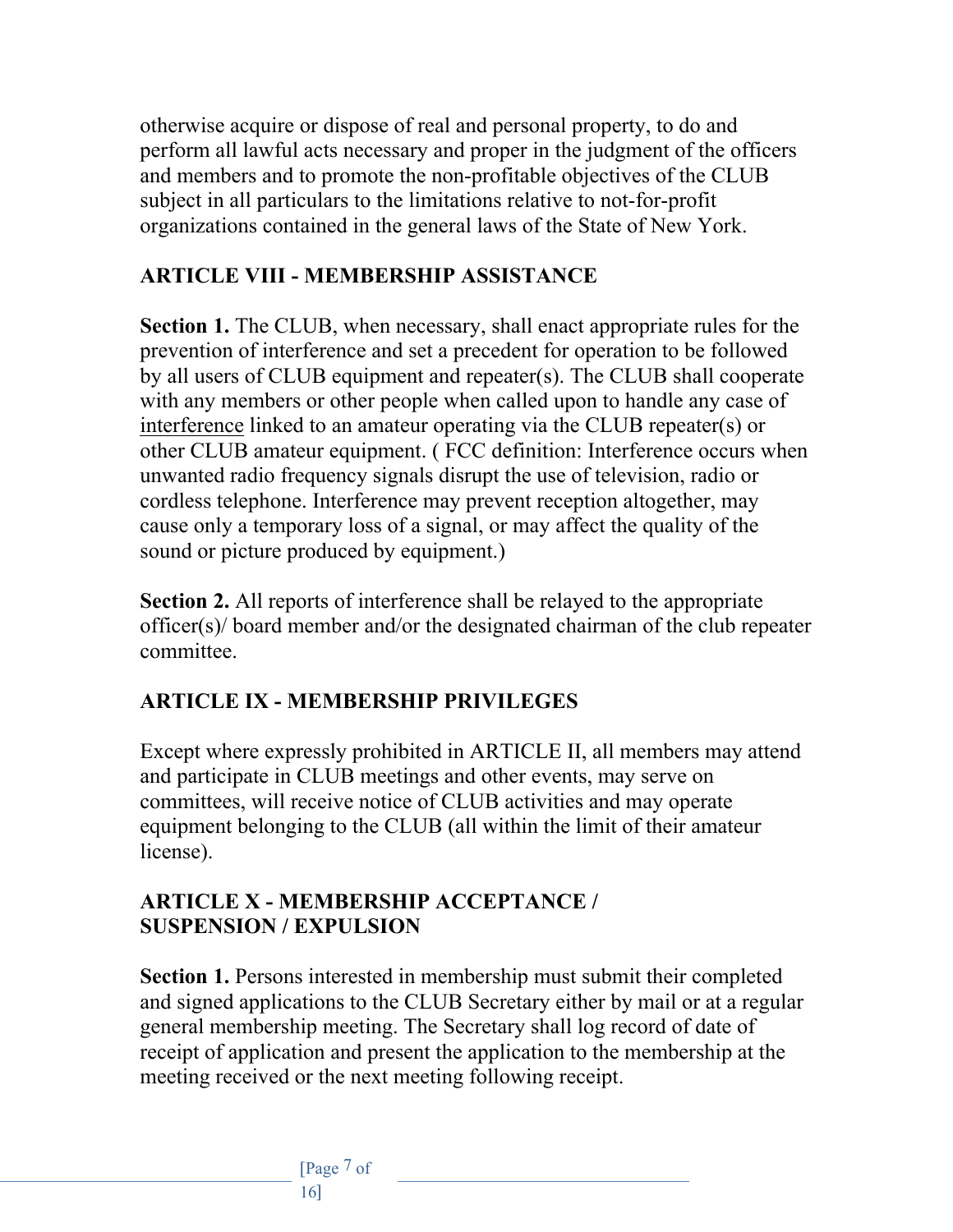**Section 2.** Applications for membership must be presented to the membership at a regularly scheduled general meeting. Candidates will then be voted upon by the membership at the next monthly meeting following the presentation of application. The candidate shall be removed from the meeting prior to the vote and then the membership shall be asked if there is any reason that the candidate should not be voted upon. If any member has cause for the candidate to be considered further then the vote shall be tabled until the Board can review the candidate's application.

**Section 3.** Applicants for membership must receive a two-thirds (2/3) vote of the voting members present at the regular membership meeting before they can become members. All applicants will pay the then appropriate dues before they are considered as CLUB members. Applicants for all classes of membership may be accepted as members upon verification of their qualifications by the Board and Treasurers receipt of dues.

**Section 4.** Members renewing their memberships at the end of a fiscal year must submit their dues no later than the close of the January Meeting or lose their CLUB membership status and privileges. They can be reinstated upon payment of the then appropriate dues by a March  $31<sup>st</sup>$  grace period. (Dues deadline may be waived in certain instances when arrangements have been previously made with Treasurer in such cases as living out of state during winter or hospitalization. Each case will be considered by board.)

**Section 5.** Past members, those not holding a CLUB membership as of January 30th of the current fiscal year, must receive a two-thirds (2/3) vote of the voting members present at a regular general membership meeting and pay the then appropriate dues before they are considered as a voting CLUB member.

**Section 6.** Any member may be suspended or expelled from the CLUB if she/he refuses to comply with CLUB rules or FCC regulations. After presentation by the Board to the membership a vote will be taken on suspension or expulsion. A two-thirds (2/3) vote by confidential paper ballot of the voting members present at a meeting where such matters are discussed is required to suspend or expel a CLUB member. The Board of Directors may temporarily suspend a member until the next general membership meeting at which a vote on the suspension can be executed. All CLUB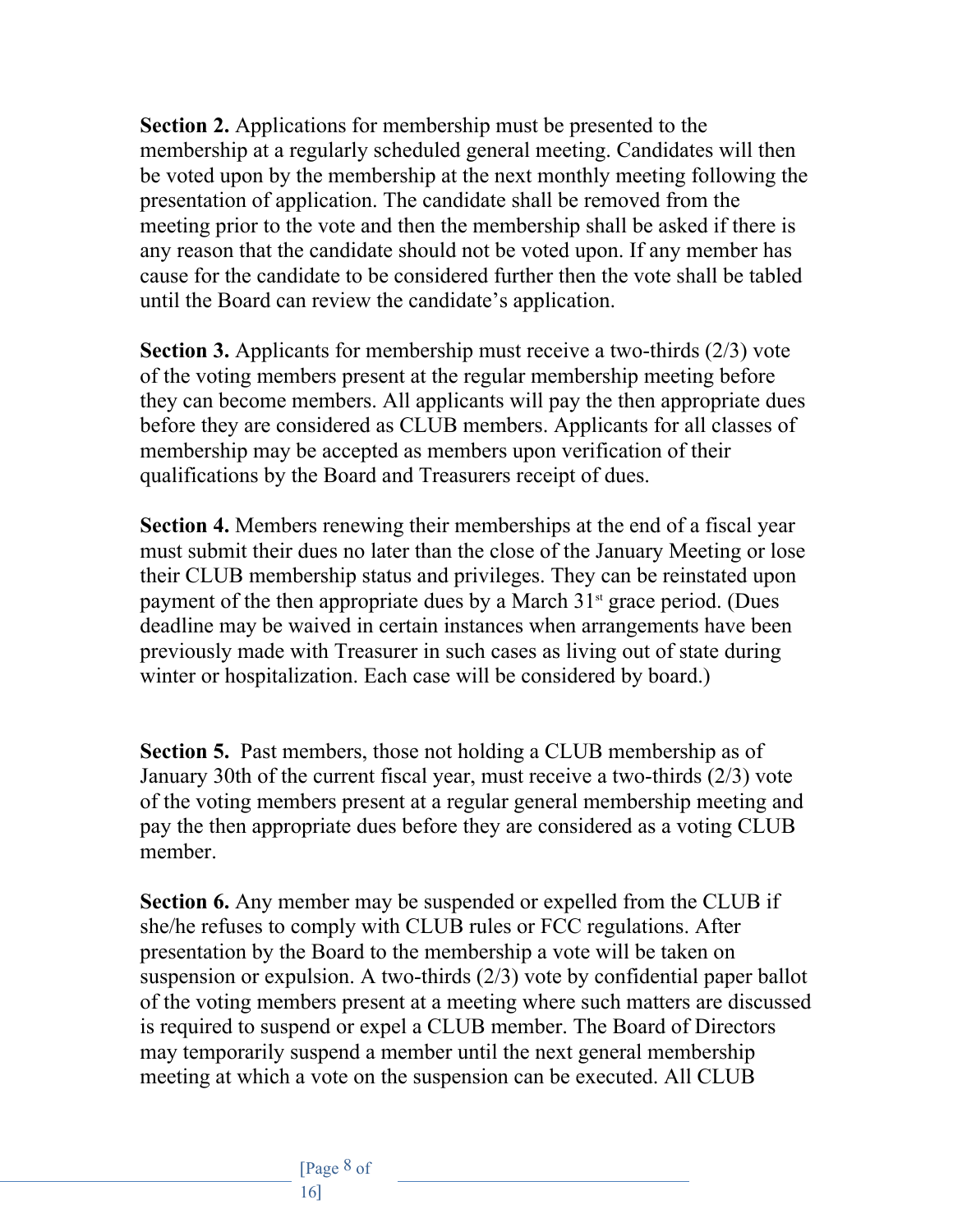resources are closed to members that are suspended or expelled. Members suspended or expelled from the CLUB will be notified in writing.

## **ARTICLE XI - QUORUM**

Seven (7) voting members or 1/3 of voting membership shall constitute a quorum and have the authority to transact any business at any meeting of the CLUB.

### **ARTICLE XII - RULES**

Robert's Rules of Order (Revised or Newly Revised) shall govern the deliberations and be utilized as the final monitor on all CLUB matters and proceedings not clearly defined in these BY-LAWS.

## **ARTICLE XIII - NAME / ADDRESS**

**Section 1.** The name of the CLUB shall be the Overlook Mountain Amateur Radio Club.

**Section 2.** The address shall be that designated by the Treasurer.

# **ARTICLE XIV - SUBSIDIARY CONDITIONS**

**Section 1.** In cases of conflict between these BY-LAWS and the CONSTITUTION OF OMARC the Club's CONSTITUTION, and none other, shall prevail.

Section 2. Ratification of these By-Laws shall be in effect after reading of By-Laws at 2 General Membership Meetings and then a vote approval by 2/3 membership present at the third meeting. Final vote for approval shall take place following Official Notification of all voting members prior to the meeting.

**Section 3.** The CLUB's fiscal year shall start on January 1 and end on December 31.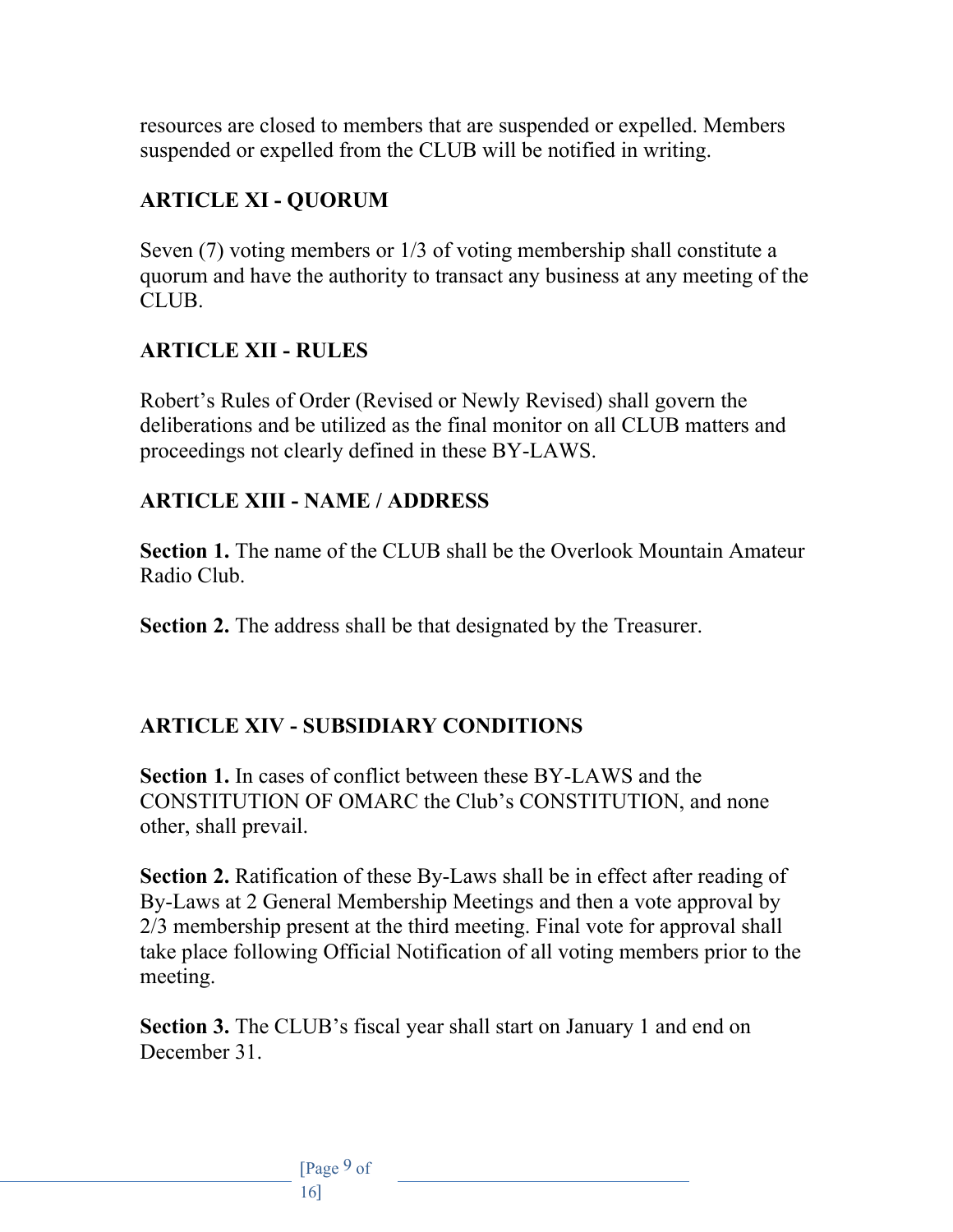**Section 4.** CLUB financial records shall be audited as described in Article XXI.

# **ARTICLE XV - AMENDMENTS**

**Section 1.** Proposed amendments to these BY-LAWS, signed by at least three (3) voting members of the CLUB, shall be submitted to the Recording Secretary at a regular general membership meeting. The proposed changes shall be entered into record as new business at that meeting and read to the membership. The floor shall then be opened to discussion and then motion shall be made to submit proposal to a By-Laws committee or to have proposal withdrawn.

**Section 2.** Proposed amendment(s) may be discussed, changed or withdrawn, but not voted on at the meeting where they are first submitted. They must also be considered as appropriate or inappropriate for CLUB consideration by a BY-LAWS Committee. Upon approval of the By-Laws committee the change(s) shall be read at 2 General Membership meetings and then voted upon at the third meeting.

**Section 3.** The Recording Secretary, in conjunction with the BY-LAWS Committee, shall make available a copy of the proposed amendment(s) via Official Prior Notice to the voting members with a notice that such amendment(s) will be voted on for adoption. A two-thirds (2/3) vote of the voting members present at that meeting shall be necessary for ratification of the proposed amendment(s).

# **ARTICLE XVI – EQUIPMENT**

**Section 1.** The Vice President is responsible for maintaining an inventory of: **A.** All assets/equipment owned by the CLUB.

**B.** All equipment borrowed by, loaned to, or leased by the CLUB.

**C.** Physical equipment location.

These inventories will describe the equipment in detail to include the manufacturer, make/model, age, serial number, replacement cost and, if not an owned asset, the owner of record. The CLUB shall assume liability for all equipment in its possession.

**Section 2.** The equipment inventory shall be updated and made available for the membership at the last general membership meeting of the fiscal year.

> [Page 10 of 16]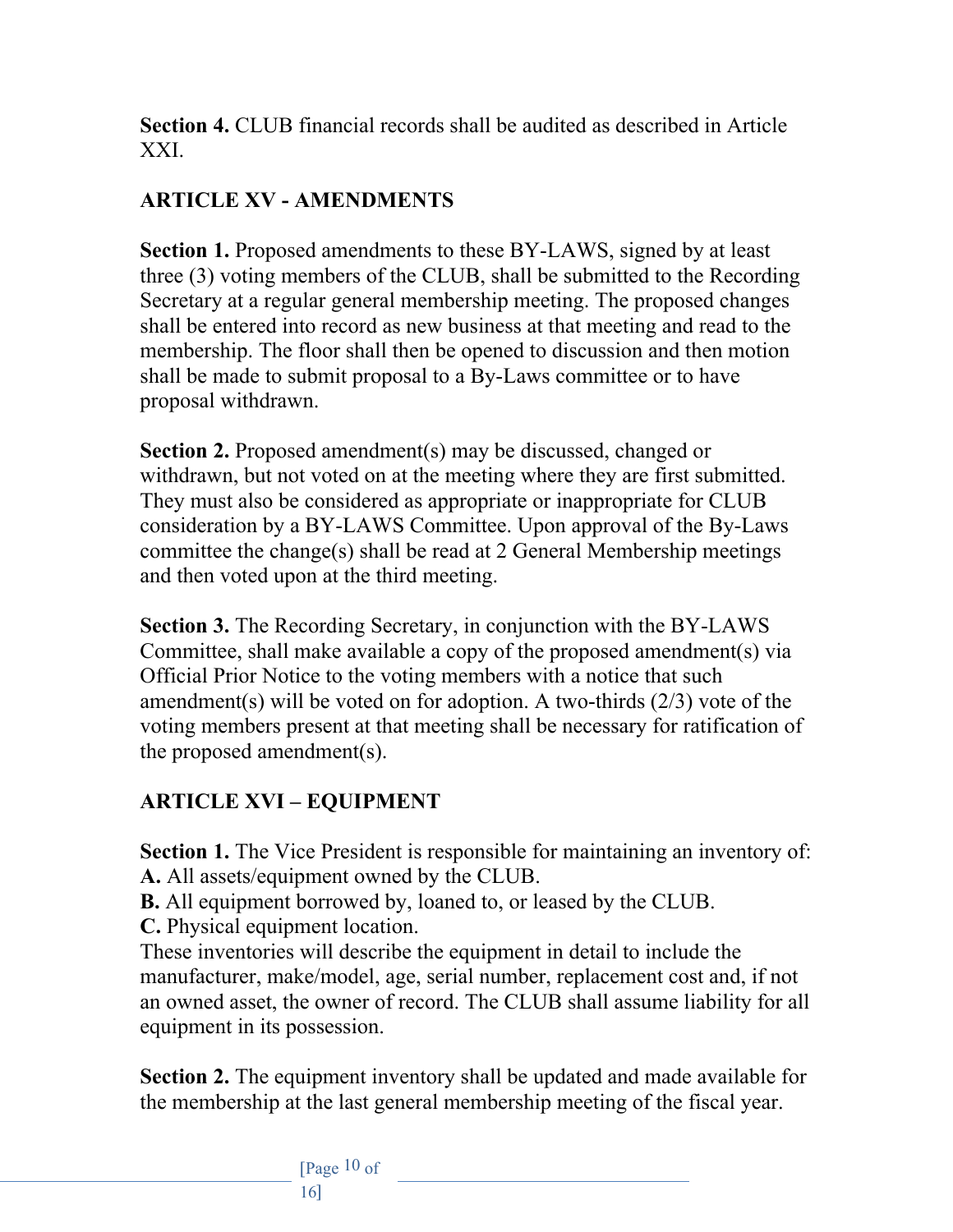**Section 3.** Equipment leased by, borrowed by or loaned to the CLUB shall be acknowledged by a receipt signed by the owner and the Vice President. Such a receipt must describe the equipment as to manufacturer, make/model, age, serial number, replacement cost, condition, and source/current owner. A similar receipt for such equipment must be obtained prior to releasing/returning the equipment. This receipt must release the CLUB from any further liability for damages to the equipment unless specifically stated in the release.

**Section 4.** Owner of borrowed or loaned equipment must acknowledge that such equipment cannot be returned until 30 days after the submission of a written request to the Vice President. This time delay can be waived if the Vice President decides that the specified equipment is no longer needed by the CLUB.

Such equipment shall be returned to the CLUB in the same condition as originally obtained subject to normal wear and tear.

**Section 5.** Any issue relating to equipment in Section 3 above shall be resolved or adjudicated by the officers based upon past precedent.

# **ARTICLE XVII - TERMINATION /LIQUIDATION**

In the event of dissolution, all assets of the organization shall after necessary expenses thereof be distributed to such organizations as shall qualify under section 501 (c) (3) of the Internal Revenue Act of 1954, as amended, or, to another organization to be used in such manner as in the judgment of the Justice of the Supreme Court of the State of New York will best accomplish the general purposes for which this organization was formed.

# **ARTICLE XVIII – BOARD MEMBER(S)**

**Section 1.** The CLUB officers shall be empowered as a committee to nominate and present a petition for removal of a CLUB Board Member(s). Said nominations or proposed removal shall be decided by a two-thirds (2/3) vote of the voting membership at the first regular general membership meeting following such appointments or proposal for removal, provided Official Prior Notice to the general membership has been given.

**Section 2.** In the interim period that a vacancy of a Board Member may exist, a Temporary Board Member may be appointed by the President until

> [Page 11 of 16]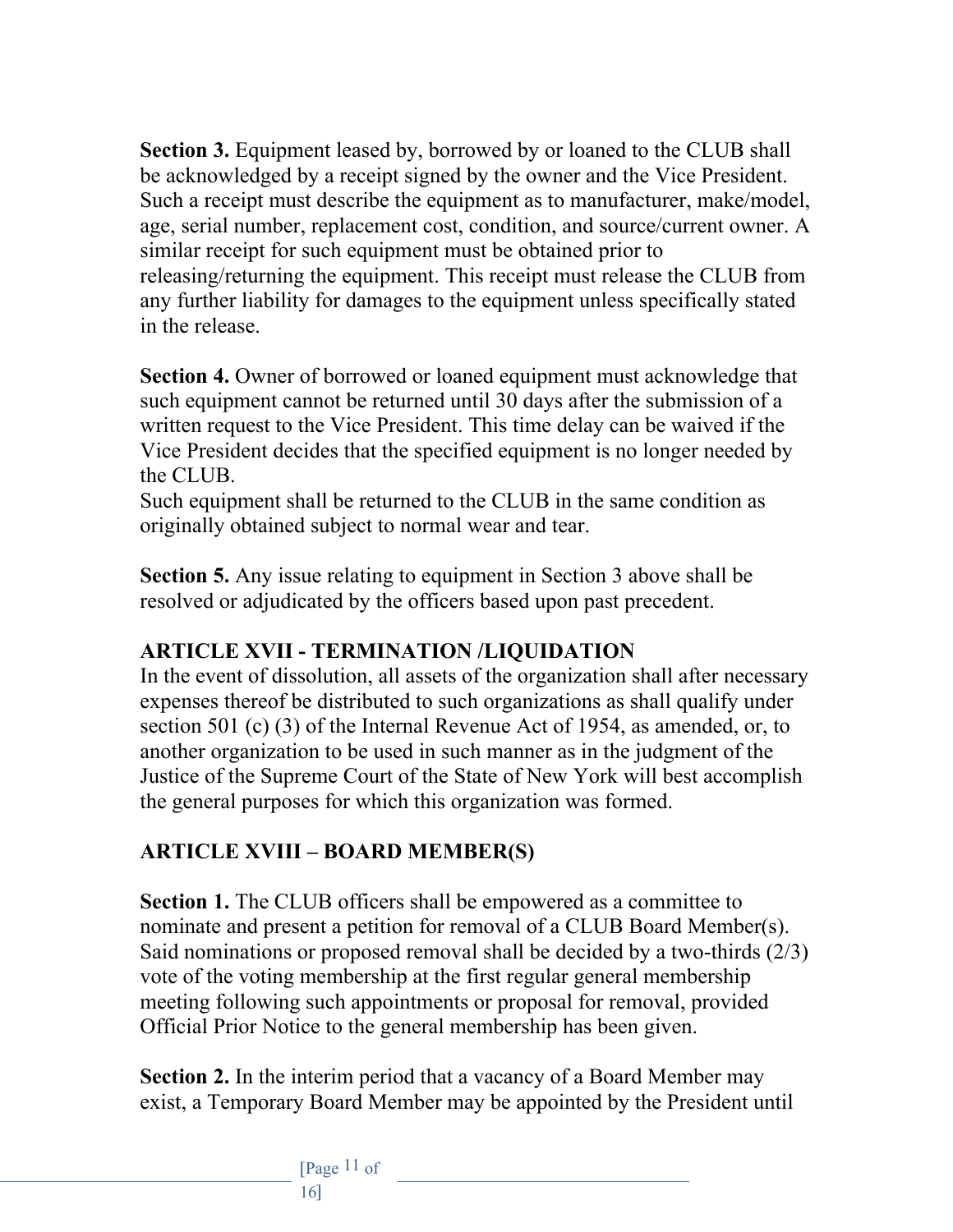the next General Membership Meeting when a nomination will be taken from the floor and voted upon by the membership at the next following General Membership Meeting.

**Section 3.** The Board shall enforce all legal requirements of the FCC as they apply to ownership and/or operation of the stations licensed to the CLUB under said Board and act as the official liaison between the FCC and the CLUB.

**Section 4.** A Member shall be appointed by the President as the CHIEF control operator for the CLUB station(s) covered by the license bearing her/his name and that of the CLUB. She/He shall appoint/remove additional control operators to assist her/him with his/her duties. The Board Member(s) shall also maintain proper licensing for CLUB station(s) and keep members abreast of FCC rules or regulations changes.

# **ARTICLE XIX - COMMITTEES**

Except where specified otherwise, the President shall appoint committee chairpersons. Committees shall hold meetings as they see fit, invite any participant(s) they desire and present any and all recommendations at any special or regular membership meeting.

### **ARTICLE XX - NOMINATING COMMITTEE**

**Section 1.** The President shall, no later than 4 months prior to the end of the fiscal year (September), appoint a Nominating Committee. Said Committee, of at least three (3) voting members, shall receive nominations from the membership at the October meeting and accept names of other interested members, and submit a completed slate of nominees to the board prior to the November Board meeting.

No nominations shall be accepted after the November Board Meeting.

The nominating committee may close nominations for officer candidates no sooner than the regularly scheduled Board Meeting in November. No nominations shall be accepted except as per nominations from the floor as outlined in section 2 after the November Board Meeting.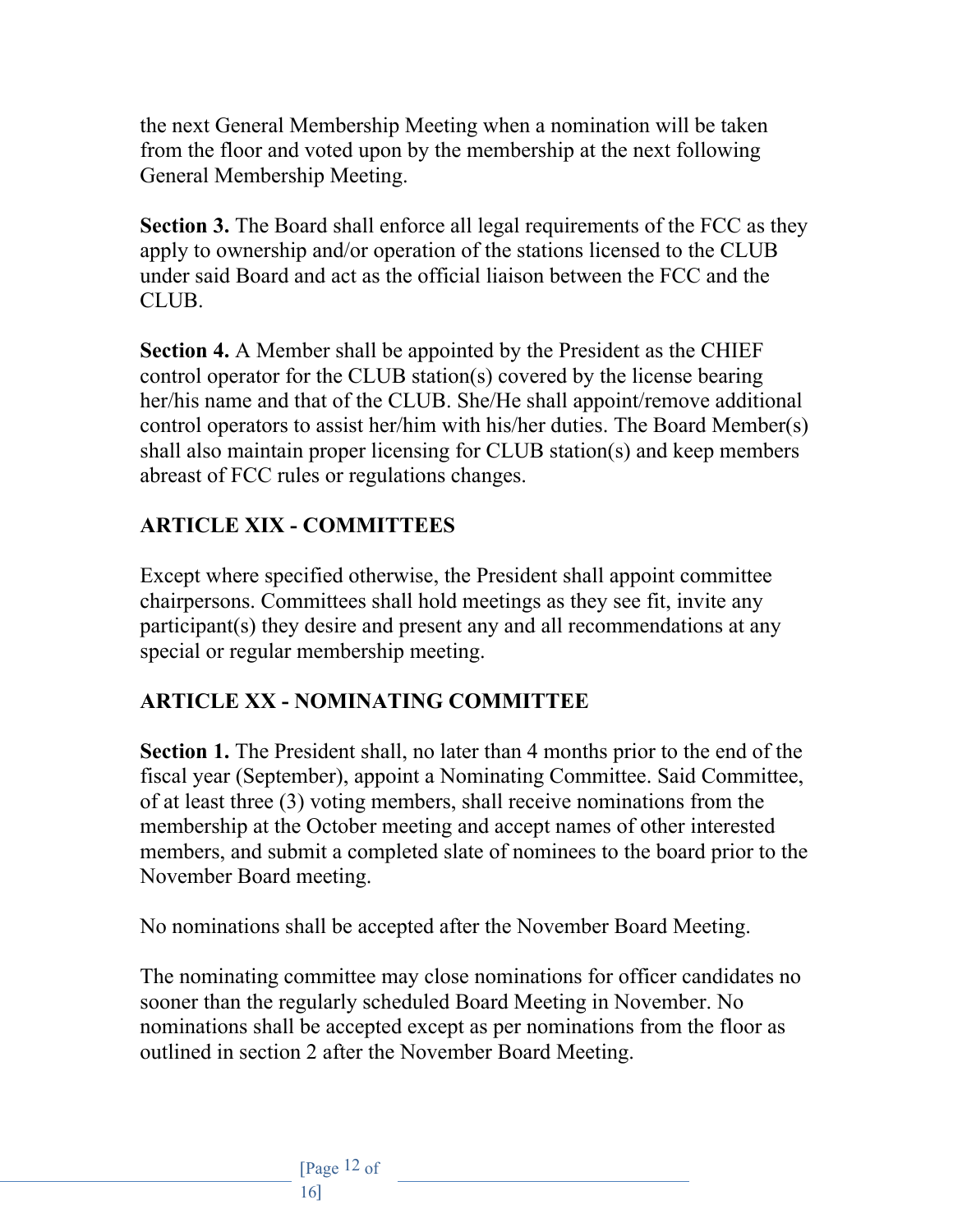The Board shall then present the proposed candidates to the General Membership at the November Meeting for voting on at Decembers General Membership Meeting. At the November Meeting the nominating committee shall ask if there are any nominations from the floor.

Notification to the membership of the candidates along with the date of the vote shall be published on the OMARC website and an e-mail shall be sent to all voting members prior to December  $1<sup>st</sup>$ .

Nominating committee members shall send, receive, validate and count all ballots of voting members.

**Section 2.** Write-ins on the ballot will be accepted at the December General Membership Meeting. If a write-in is proposed by a member, that write-in candidate's permission to be on the ballot must be obtained prior to ballot distribution. A write-in candidate's approval if elected must be obtained prior to the result's announcement.

After inquiry by nominating committee for nominations from the floor a motion shall be made to close nominations and proceed to voting.

**Section 3.** Absentee Ballots. Written absentee ballots will be accepted at the December General Membership Meeting only in the following format:

A sealed written ballot identifying candidates being voted on, with member submitting ballot I.D. to include address, call sign and phone number. Cover of envelope containing ballot to include the following: To the Board of OMARC contained within 1 absentee ballot not to be opened until the General Election.

If absentee ballot is sent through the mail the ballot shall be in a separate envelope marked as above. Sealed ballot marked as above; maybe hand carried to the general election meeting by another voting member of OMARC in good standing.

Absentee ballots received by the Board shall remain sealed and turned over to the Nominating Committee at the time of voting at the general membership vote.

**Section 4.** The Nominating Committee Chairman shall read the slate proposed for voting prior to the vote being taken at the December Meeting.

> [Page 13 of 16]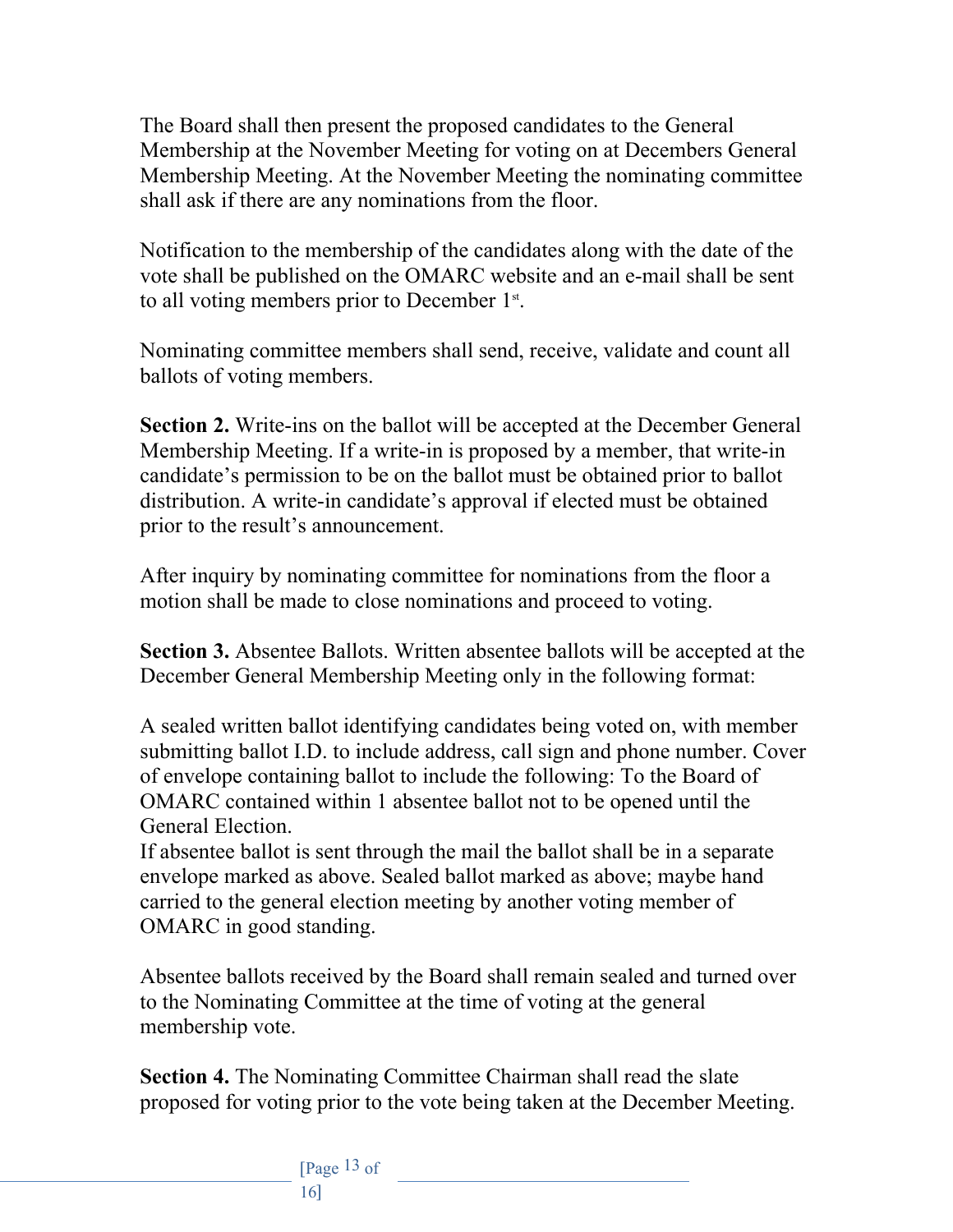Time shall be allowed for any candidate to withdraw their name from the vote prior to the vote being taken. If there are no withdrawals the vote shall proceed. If a candidate withdraws from the vote and there was only one nominee; that seat will remain vacant and another candidate maybe nominated from the floor. Voting for the replacement candidate will take place at the next general membership meeting after proper notification by the Board to all members that the vote shall take place.

**Section 5.**The committee members shall announce the results of the election at the general membership meeting, said meeting held no later than December 31.

**Section 6.** An election may be nullified or postponed for any reason by a two-thirds (2/3) vote of the voting members present at a general membership meeting.

In the case of inclement weather the December Meeting needing to be called off, the vote shall be held at the next General Membership Meeting taking place. The current President shall announce the date and notify all members of the change in voting schedule for the completion of the election.

**Section 7.** It shall be the duty of the committee to meet/talk with prospective candidates, inquire completely into their qualifications and explain all duties and responsibilities of said office to candidates as enumerated in these BY-LAWS.

**Section 8.** Members of the nominating committee are not eligible to be candidates in the pending election.

### **ARTICLE XXI AUDITING COMMITTEE**

At the beginning of the fiscal year or upon the resignation of the Treasurer, the President shall appoint an Auditing Committee to audit CLUB financial records. This committee, of at least three (3) voting members, will examine the financial records of the CLUB and present a statement to this effect upon completion to the CLUB Board. Their presentation will also be made to the general membership at the following next regularly scheduled meeting.

# **ARTICLE XXII - DEFINITION OF TERMS**

[Page 14 of 16]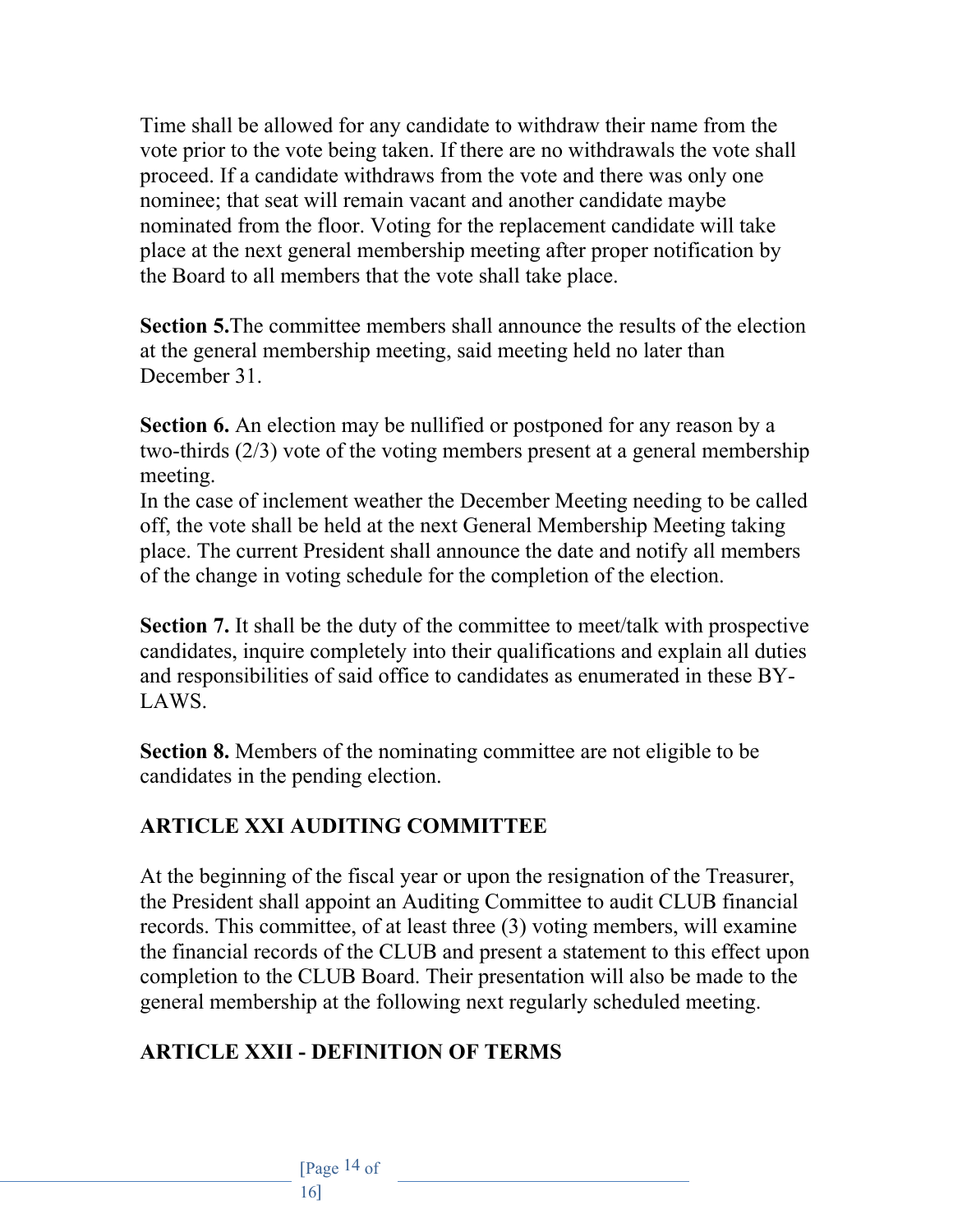**Section 1.** The terms "general member(s)" or "general membership" are defined as persons holding a valid FULL, FAMILY, or SENIOR membership in the CLUB.

**Section 2.** The term "Official Prior Notice" refers to the required dissemination of information on a regularly scheduled OMARC net, along with one or more of the following:

- CLUB website notice
- Email to the CLUB membership list
- Presentation at a prior general membership meeting
- US Mail notice

Such notice shall be given with a minimum of seven (7) days to a maximum of thirty (30) days' notice for the notification of the event.

**Section 3.** If Official Prior Notice is being given to the general membership because of the need for a vote on CLUB business, such information must also provide for the topic, possible discussion points, and reason, as much as reasonably may be given.

## **ARTICLE XXIII - TAX EXEMPT PROVISIONS**

**Section 1.** Notwithstanding any other provisions of these articles, the organization is organized exclusively for one or more of the purposes as specified in Section 501(c) (3) of the Internal Revenue Code of 1986, and shall not carry on any activities not permitted to be carried on by an organization exempt from Federal income tax under IRC 501(c) (3) or corresponding provisions of any subsequent tax laws.

**Section 2.** No part of the net earnings of the organization shall inure to the benefit of any member, trustee, director, officer of the organization, or any private individual (except that reasonable compensation may be paid for services rendered to or for the organization), and no member, board members, officer of the organization or any private individual shall be entitled to share in the distribution of any of the organization's assets on dissolution of the organization.

**Section 3.** No substantial part of the activities of the organization shall be carrying on propaganda, or otherwise attempting to influence legislation (except as otherwise provided by IRC 501(h)) or participating in, or

> [Page 15 of 16]